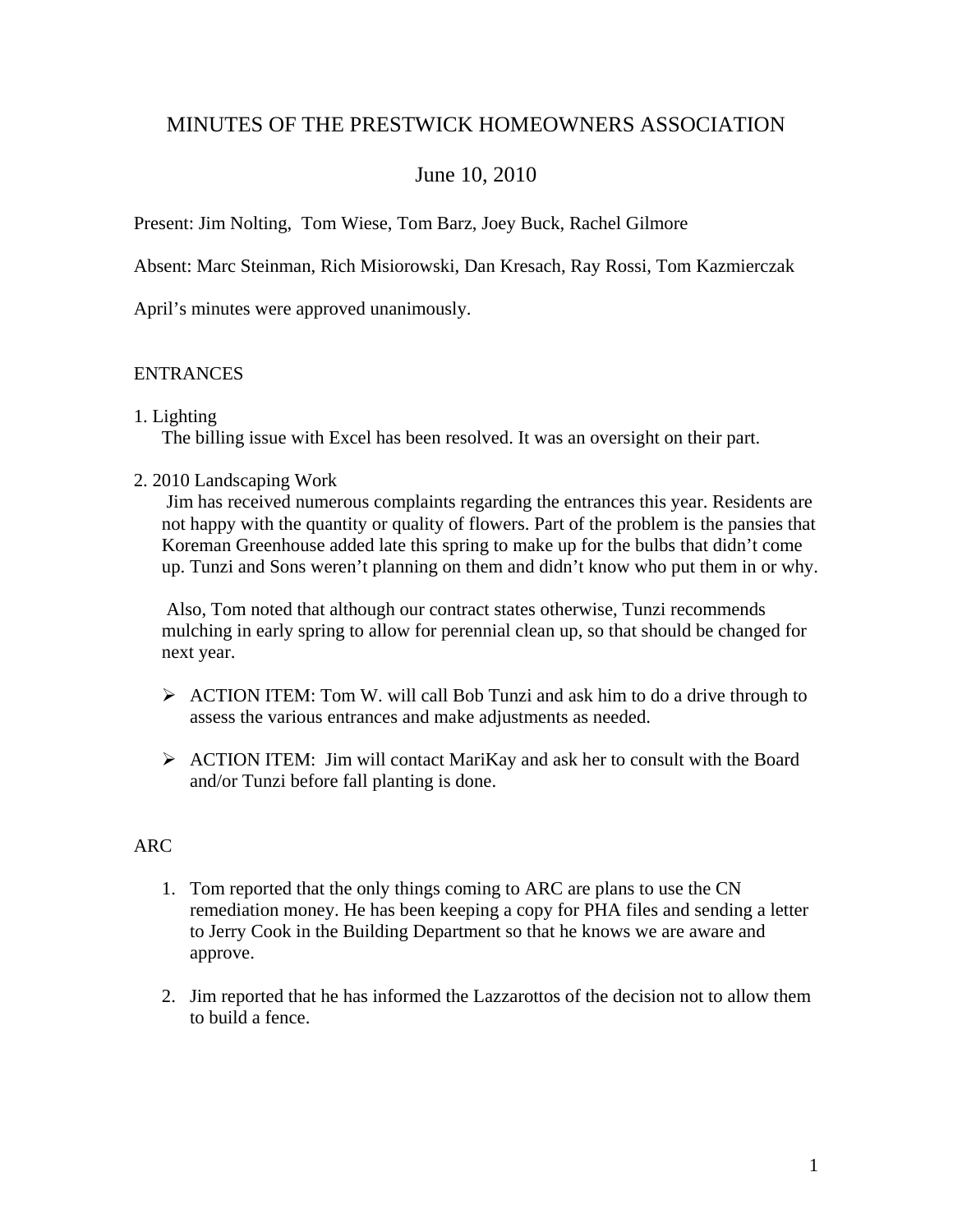#### **SOCIAL** Garden Walk

1. Joey reported that there are 9 homeowners for the Walk on Sunday, July 11, from 1-5 p.m. They include: Wessman, Luscombe, Mommsen, Nanizzi, Stillman, Luscombe, Michuda, Steinman and Obucowicz (who also just joined PHA).

Joey requested that the Board purchase custom-made garden stones as a thank you gift for each host home. Each one costs about \$25 and will be etched with a thank you and the date and event name. The Board approved the purchase and Joey will order these gifts.

Joey and Rita also recommend that next year the Garden Walk committee talk to the potential gardeners to determine the best date. It may be that a late June date would better showcase the plants than a mid-July event.

The Garden Walk/ fireworks PR mailer was laid out by Liberty and will be mailed on Friday, June 11.

# Fireworks

1. Jim reported that everything appears to be in order for the fireworks event on July 3, and he has been getting calls with people inquiring about it. He is going to email the flier from the Club to remind people of the date and let them know they don't have to buy tickets for the dinner portion.

# MEMBERSHIP

1. Rachel reported that as of 6.10.10 there are 278 members. The Board reviewed the list of 32 names of residents who joined last year but not this year. Tom and Jim were going to make some follow up calls. Rachel will be turning in the final membership list to the printer on Tuesday, June 15, and the directory should go to print shortly after that.

# 2. Ad Status

Rachel reported that there are 40 ads this year, including 4 web ads. Revenue is approximately \$2,000. The ad layout is already finished by Liberty and ready for printing.

# **SECURITY**

There was a discussion to clarify resident reports of some recent police activity in the neighborhood.

# WEB SITE

Jim reported that he has spoken with Travis and that PHA is billed \$100/hour for updates. Travis felt that whatever we sent him could be handled in under an hour.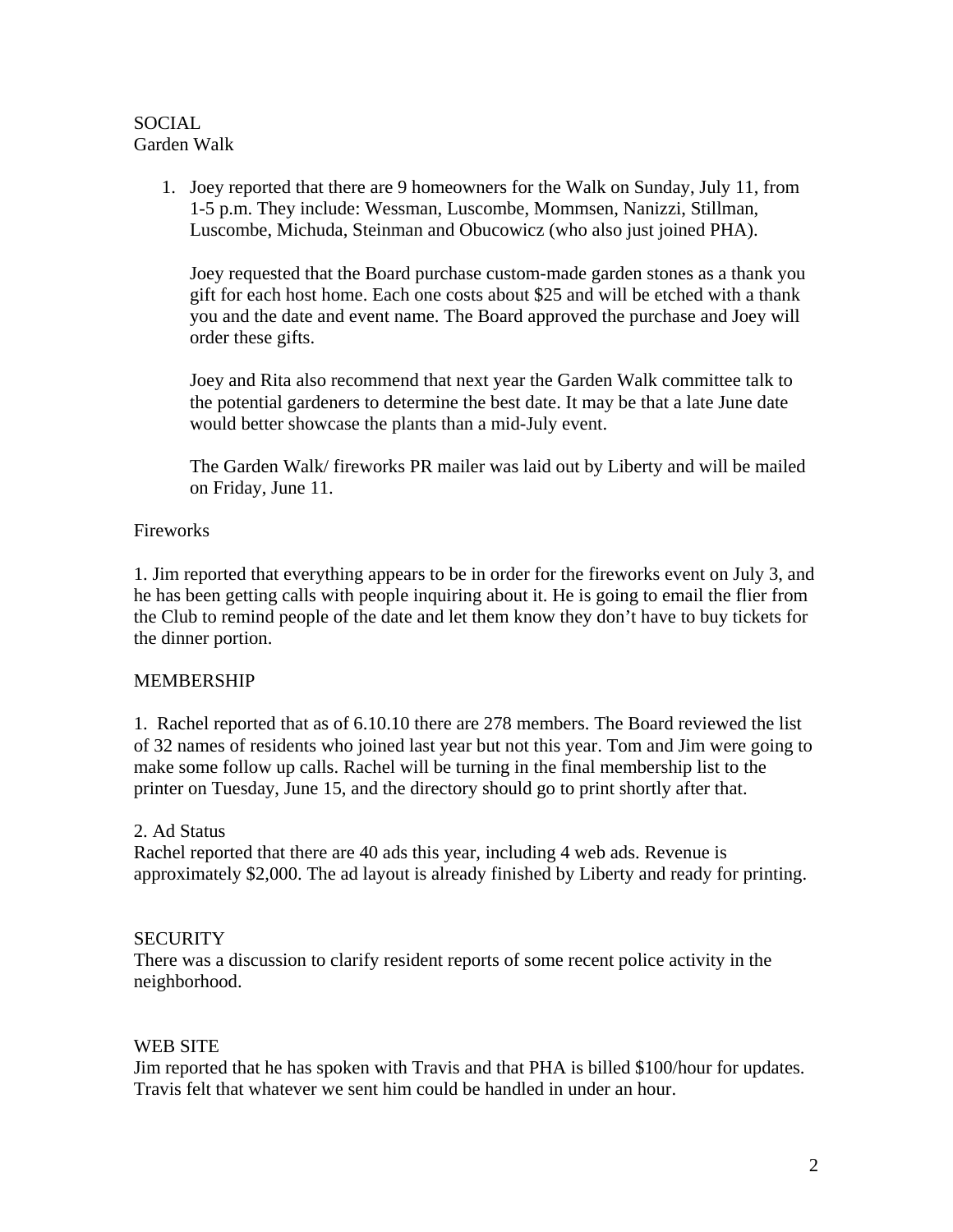$\triangleright$  ACTION ITEM: Rachel has multiple items to send Travis including: minutes, newsletters, the  $4<sup>th</sup>$  of July flier, the Garden Walk flier and Garden Walk photos, as well as 2 new web ads. She will send this material after the June minutes are complete.

# FINANCIAL

There is \$36,000 in the account.

# NEWSLETTER

Jim suggested doing a story on the Peacock of Prestwick for the next newsletter.

 $\triangleright$  ACTION ITEM: Jim will send out an e-blast to ask for residents who are familiar with the peacock and his wanderings and/or have photos. He will put Rachel in touch with these residents.

# GOVERNMENTAL

1. Deed Restrictions

Tom brought and explained several original documents pertaining to Prestwick Bylaws, Covenants and Deed Restrictions. Original owners got original paperwork on this matter. All subsequent owners have the information recorded with their titles.

In addition, regarding fences and sheds, in a 1995 lawsuit a judge found in favor of PHA and upheld the no fences/no sheds rule, so there is a precedent for the Board not allowing sheds or fences. However, residents will often go ahead and put up these structures without permission. The Village needs to be notified so that they can take appropriate legal action.

Basically, the Deed Restrictions give the homeowners association the power to approve or not approve any improvement over \$1,000. The Covenants are evergreen, as they renew automatically every 25 years unless 2/3 of the residents vote to dissolve them.

¾ ACTION ITEM: Tom will draft and email the Board a letter which will go out to all of the homeowners with homes currently listed reminding them that there are to be no signs put up in Prestwick. Once approved, he will send to the homeowners.

# 2. Harlem Resurfacing

Tom's contact at Cook County says that the work should begin in August. However, it was noted that construction signs have been placed on Prestwick Dr. and Aberdeen, perhaps indicating that resurfacing will begin sooner.

# 3. Condition of Street Signs

Discussion was held about the variable condition of street signs. Some need to be replaced.

 $\triangleright$  ACTION ITEM: Jim will call Terry Kestle and ask him to drive through the neighborhood and identify which signs need to be replaced and order them.